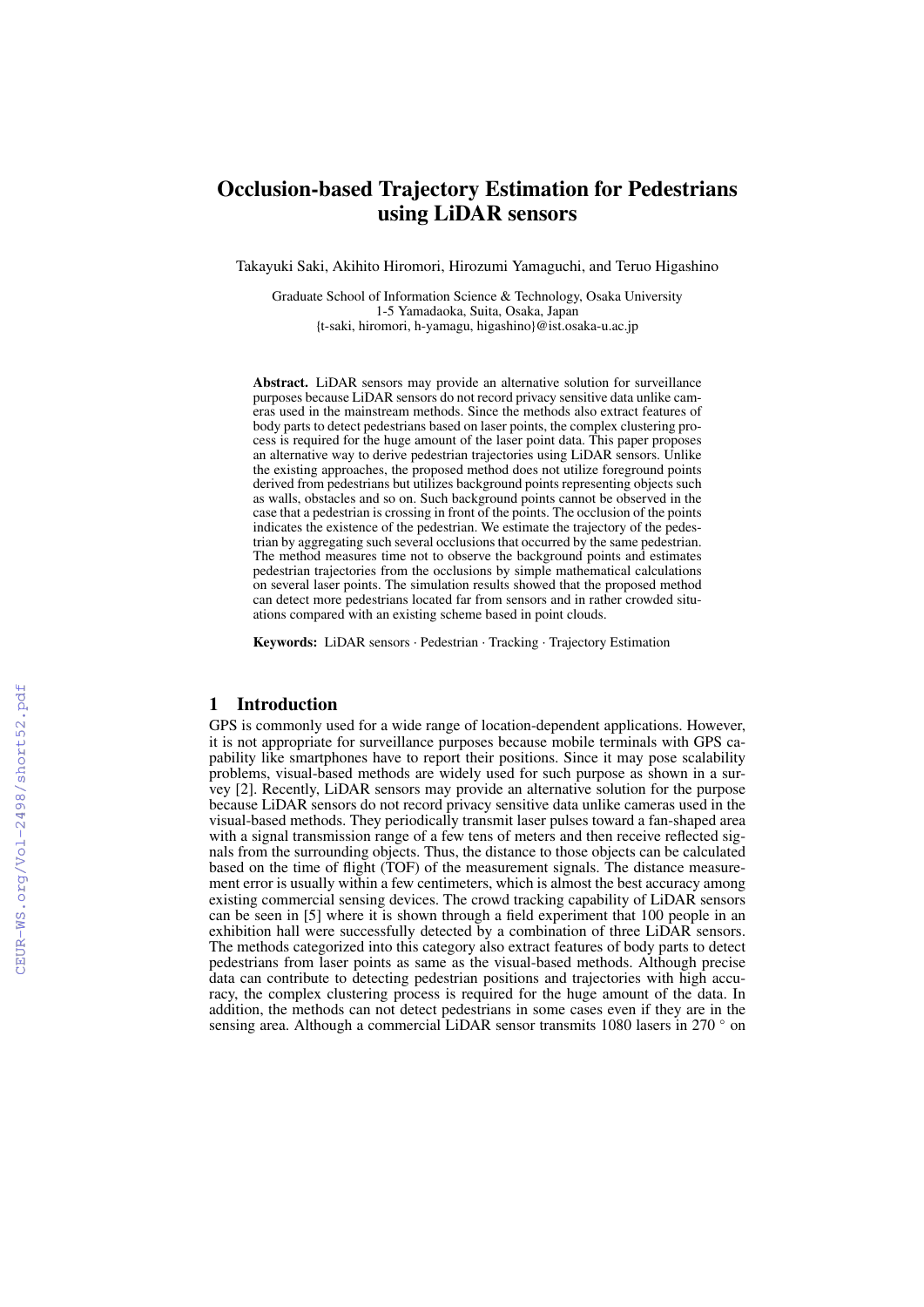the sensing region, only several lasers hit a pedestrian located in far from the sensor and the pedestrian cannot be detected by the existing method because the pedestrian should be represented as a point cloud in the existing methods. Also, a point cloud might not be constructed either in the case where there are many pedestrians because pedestrians hide some other pedestrians from sensors and only a part of the pedestrian can be seen from the sensors. Thus, the existing methods do not always detect pedestrians correctly even in the sensing area since not only sensor deployment but also pedestrian mobility prevent to construct point clouds for pedestrians.

We propose a different scheme to detect a trajectory of a pedestrian in order to improve the feasibility of the LiDAR-based method. The proposed method does not utilize foreground points derived from pedestrians but utilizes background points representing objects such as walls, obstacles and so on. Such background points cannot be observed in the case that a pedestrian is crossing in front of the background points. The occlusion of the points indicates the existence of the pedestrian. We estimate the trajectory of the pedestrian by aggregating such several occlusions that occurred by the same pedestrian. The method measures time not to observe the background points, and estimates pedestrian trajectories from the occlusions by simple mathematical calculations on a part of laser points instead of whole laser points. Thus, the proposed method can derive pedestrian trajectories from a small number of laser points since the proposed method does not require point clouds representing human bodies. The simulation results showed that the proposed method can detect more pedestrians located far from sensors and in rather crowded situations compared with an existing scheme based in point clouds.

### 2 Related Work

Detecting pedestrians have been studied for surveillance, social security, construction planning and so on. Many approaches have been proposed to detect pedestrians by analyzing image data [2]. These visual-based surveillance methods analyze images obtained by cameras and derive features of pedestrians in the images by subtracting the background, measuring features of remain parts and detecting pedestrians. Deep learning-based methods [4] are also introduced recently for detecting pedestrians with high accuracy. The method can help detection algorithms with high complexity to run faster. The performance of the methods also depends on much larger datasets and preparing appropriate datasets might be bottleneck points to deploy the system. Even though modern approaches can improve accuracy, these methods are time-consuming and are not suitable for real-time pedestrian detection.

Infrared laser provides an efficient alternative for detecting pedestrians. LIDAR sensors can emit eye-safe laser beams to measure the distances of nearby pedestrians. Zhao et al. [1, 5] detect pedestrians by using a number of laser-range sensors on the ground level to monitor pedestrians 'feet. Similar attempts are conducted in Ref [3] to estimate pedestrians by setting laser-range sensors to target the waists of pedestrians. These methods calculate features of human parts from point data obtained by LiDAR sensors and require that pedestrians should be represented as a point cloud. In this paper, we propose a different scheme to detect pedestrians by estimating pedestrians based on a part of laser points so that our method can detect pedestrians located far from sensors and in congested situations.

# 3 Modeling pedestrian trajectories and occlusions of background points

We propose a method to detect pedestrians and estimate their trajectories from occlusion time that pedestrians hide background points from LiDAR sensors. LiDAR sensors transmit laser beams radially and can measure the distances for each beam direction. The background points can be modeled as laser points without any pedestrian in the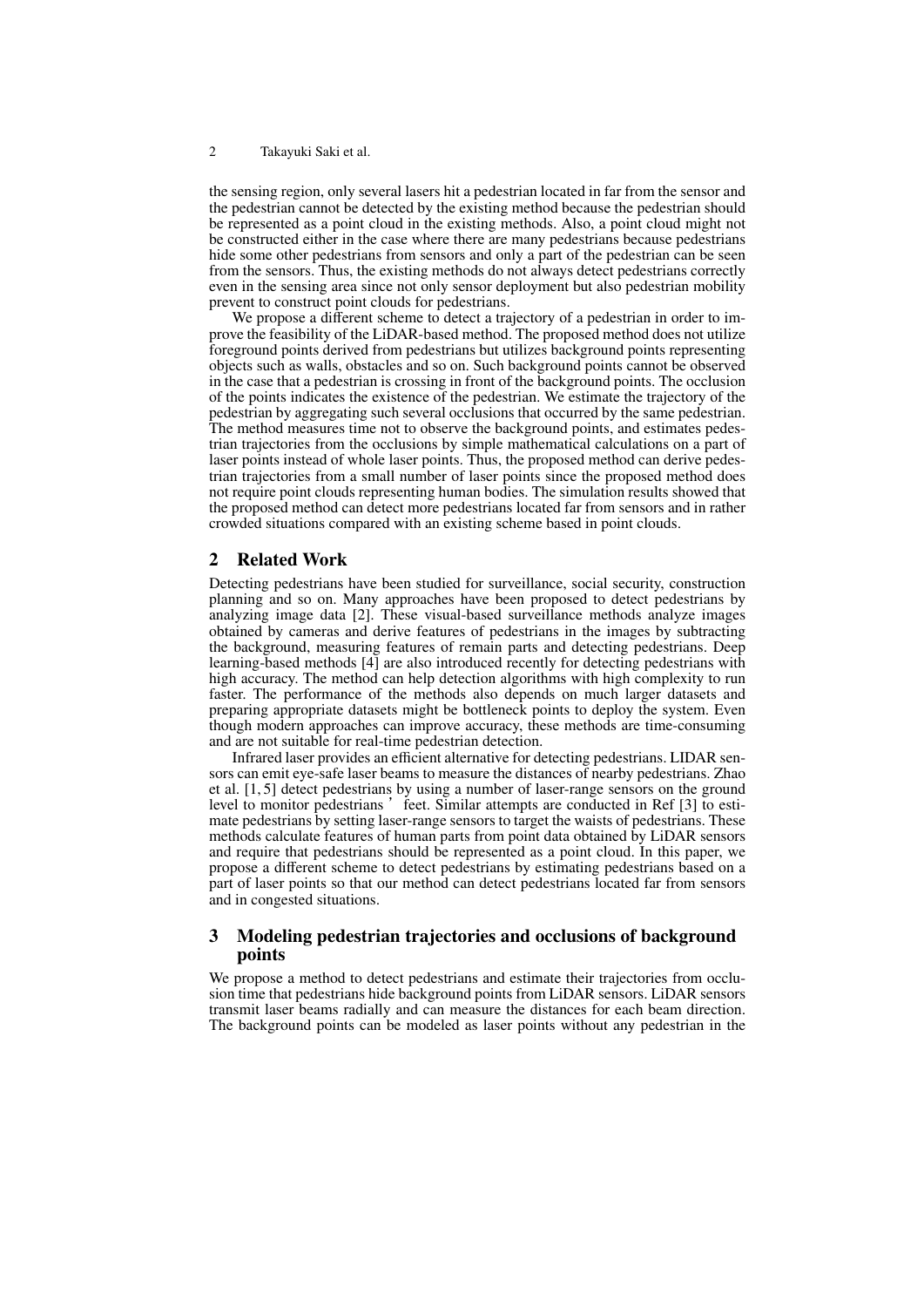

Fig. 1: Relationship between a pedestrian and a background point

sensing area. When a pedestrian moves there, it hides some background points since it prevents laser beams from LiDAR sensors. This occlusion indicates the existence of the pedestrian, and the duration of the occlusion depends on its trajectories and velocity. Our method estimates a trajectory and velocity for a pedestrian by utilizing three occlusions occurred by the pedestrian. At first, we explain how to model the relationship between pedestrian trajectories and occlusions that occurred by pedestrians.

A pedestrian can be modeled as an object with shoulder width that of the average. Accordingly, we define a pedestrian as a cylinder with a radius of *r*. *r* can be estimated by applying the existing methods when a pedestrian enters the sensing area occasionally. We assume that pedestrians move straight among a sufficiently small time slot *ts*. Thus, the trajectory of a pedestrian can be represented as a line  $y = a^{ts}x + b^{ts}$  in time slot *ts*. Each occlusion time caused by a pedestrian depends on its mobility. We associate the occlusion time of background points with  $a, b$  and  $v$  to represent the relationship between the occlusion and trajectory.

At first, we explain how to calculate an occlusion time of a background point. Fig.1 shows a geographic relationship between a pedestrian and a background point. The sensor is located at  $(0, 0)$ , and the pedestrian moves along a line  $y = ax + b$  with velocity *v*.  $B_1$  is a background point on a line  $y = mx$ . The orange region represents the sensing area. Fig.1-(a) shows when the pedestrian begins to hide  $B_1$ .  $p_1$  is the coordinate of the pedestrian at the time. The coordinate can be calculated by the following equations.

$$
\begin{cases} y = mx - r\sqrt{1 + m^2} \end{cases} (1a)
$$

$$
y = ax + b \tag{1b}
$$

$$
p_1 = \left(\frac{b + r\sqrt{1 + m^2}}{m - a}, \frac{mb + ar\sqrt{1 + m^2}}{m - a}\right)
$$
 (2)

Fig.1-(b) shows that the pedestrian is hiding  $B_1$  from the sensor. After that, the sensor can see  $B_1$  as shown in Fig.1-(c).  $p_2$  is the coordinate of the pedestrian and can be calculated by the following equations. √

$$
\begin{cases}\ny = mx + r\sqrt{1 + m^2} \\
y = ax + b\n\end{cases}
$$
\n(3a)

$$
y = ax + b \tag{3b}
$$

$$
p_2 = \left(\frac{b - r\sqrt{1 + m^2}}{m - a}, \frac{mb - ar\sqrt{1 + m^2}}{m - a}\right)
$$
 (4)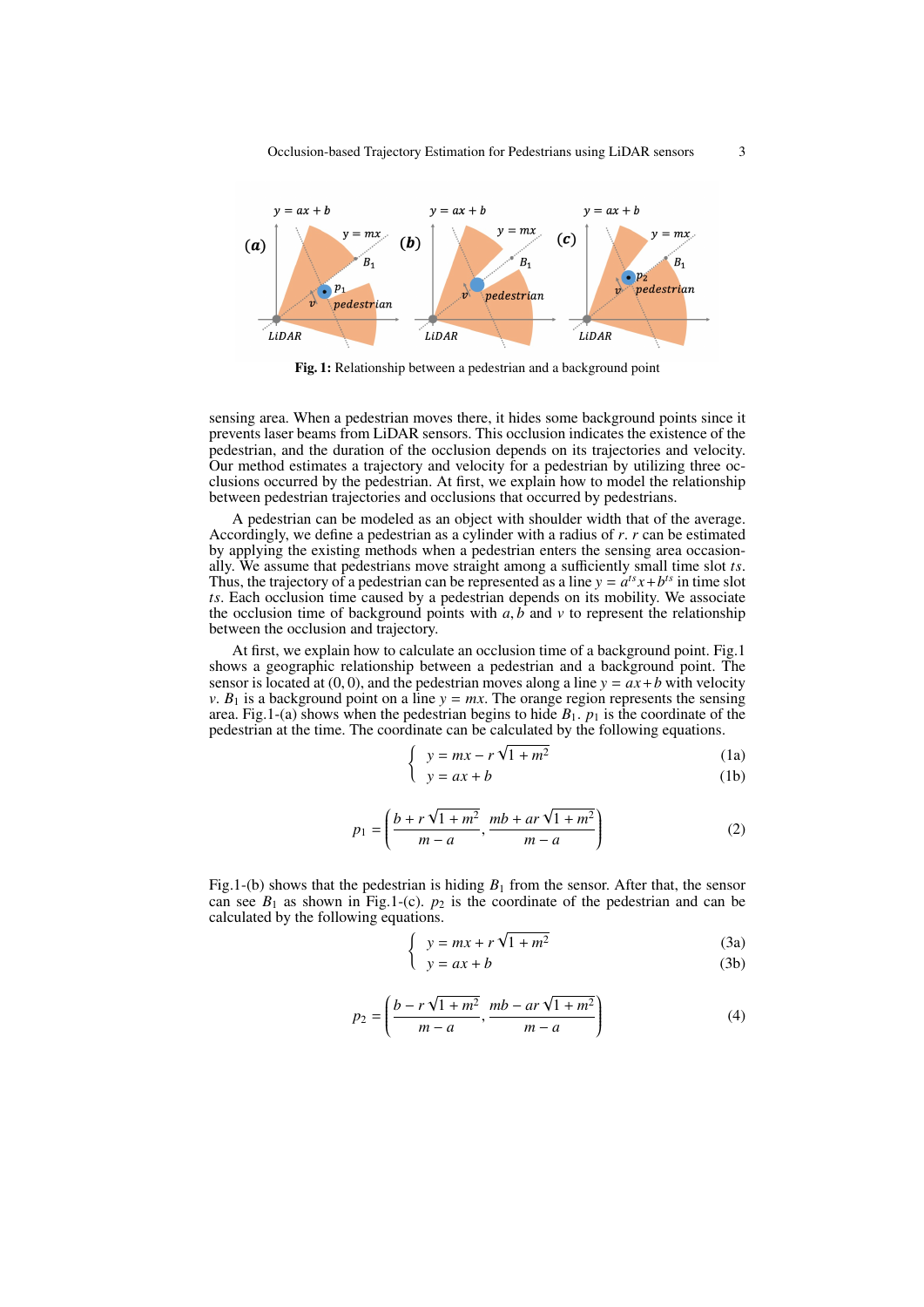

Fig. 2: Relationship between a pedestrian and two background points

Since the distance can be derived from the two coordinates, the occlusion time of a background point *t* are derived from the following equations.

$$
t = \frac{2}{v} \sqrt{\frac{(a^2 + 1)(m^2 + 1)r^2}{(a - m)^2}}
$$
 (5)

We can see that the occlusion time *t* depends on only *a* and *v* according to Eq. (5).

Next, we explain how to calculate traveling time between two continuous background points. Fig.2 shows a geographic relationship between a pedestrian and two background points.  $B_2$  and  $B_3$  are background points on lines  $y = nx$  and  $y = mx$ , respectively. Fig.2-(a) shows when a pedestrian stops hiding  $B_2$ ,  $p'_1$  is the coordinate of the pedestrian and can be calculated by the following equations. √

$$
\int y = nx + r\sqrt{1 + n^2} \tag{6a}
$$

$$
y = ax + b \tag{6b}
$$

$$
p_1' = \left(\frac{b - r\sqrt{1 + n^2}}{n - a}, \frac{nb - ar\sqrt{1 + n^2}}{n - a}\right)
$$
(7)

Fig.2-(b) shows when a pedestrian moves between  $B_2$  and  $B_3$ . Among this time,  $B_2$  and *B*<sup>3</sup> are not hidden by the pedestrian. After that, *B*<sup>3</sup> cannot be observed from the sensor.  $p_2^{\prime}$  is the coordinate of the pedestrian and can be calculated by the following equations.

$$
\begin{cases} y = mx - r\sqrt{1 + m^2} \end{cases}
$$
 (8a)

$$
\begin{pmatrix} y = ax + b \end{pmatrix}
$$
 (8b)

$$
p'_{2} = \left(\frac{b + r\sqrt{1 + m^{2}}}{m - a}, \frac{mb + ar\sqrt{1 + m^{2}}}{m - a}\right)
$$
(9)

Since the distance can be derived from the two coordinates, the traveling time *t'* is also calculated by the following equations.

$$
t' = \frac{\sqrt{dx^2 + dy^2}}{v} \tag{10}
$$

$$
dx = \frac{b + r\sqrt{1 + m^2}}{m - a} - \frac{b - r\sqrt{1 + n^2}}{n - a}
$$
(11)

$$
dy = \frac{mb + ar\sqrt{1 + m^2}}{m - a} - \frac{nb - ar\sqrt{1 + n^2}}{n - a}
$$
(12)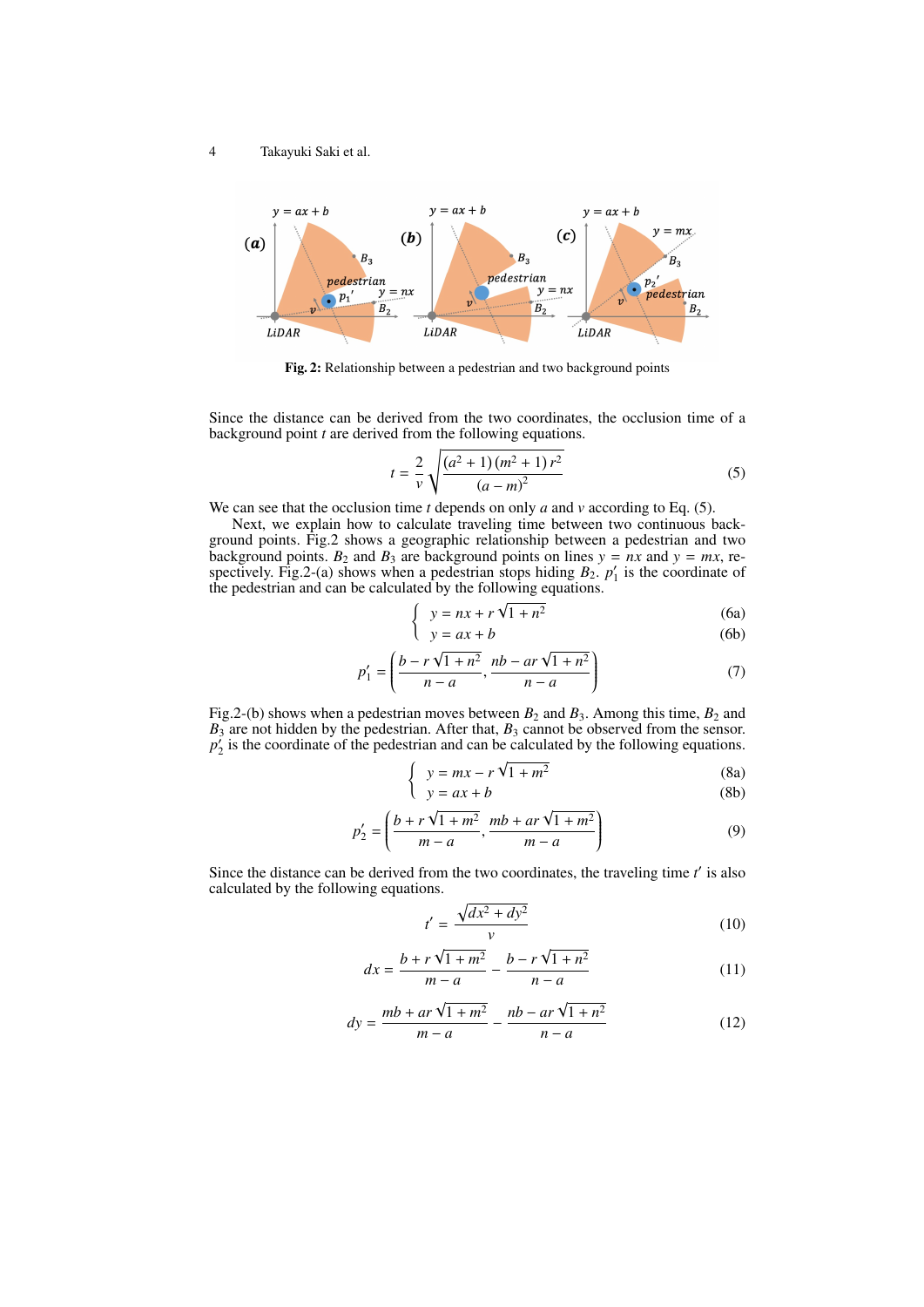As shown in Eq. (10), the traveling time of two background point *t* ′ can be represented by a combination of *a*, *b* and *v*. This relationship shows that three occlusions of background points are necessary to estimate the trajectory of a pedestrian. In the following section, we estimate pedestrian trajectories based on this relationship.

# 4 Trajectory Estimation

In section 3, we explain how to estimate a pedestrian trajectory based on a set of three occlusions of background points that occurred by the same pedestrian. We represent a set of N pedestrians as  $P = \{P_1, P_2, ... P_N\}$ . A pedestrian  $P_n$  moves along  $tra^{n, ts}$ :  $y =$  $a^{n, ts}x + b^{n, ts}$  with velocity  $v^{n, ts}$  in a time slot *ts*. Our goal is to estimate a pedestrian trajectory for pedestrian  $P_n$  as  $a_o^{n,ts}$ ,  $b_o^{n,ts}$  and  $v_o^{n,ts}$  which represent a small line segment in a time slot *ts*. We deploy a LiDAR sensor and assume that it can measure *M* background points  $B = \{B_1, B_2, ..., B_M\}$  per  $\theta$  degree to observe occlusions caused by pedestrians. The LiDAR sensors can know that there is an occlusion when the measured distance becomes shorter. An observed occlusion duration in a time slot *ts* is represented as  $O_{o_m}^{m,ts}$ at a background point  $B_m$ . We also represent an interval time between two occlusions as  $I_{o_i, o_j}$ . At first, we find occlusions of background points occurred by the same pedestrian in a time slot *ts* . Although the sensor can measure distances and know that occlusions occur, we do not know who cross the background points and cause the occlusions. Also, some pedestrians hide the same background point together, the occlusion duration includes two or more pedestrians' crossing and cannot be used to estimate trajectories. In order to know who causes the occlusions and eliminate such overlapped occlusions, we calculate a set of parameters  $\hat{a}$ ,  $\hat{b}$  and  $\hat{v}$  for a combination of three occlusions. If the three occlusions are occurred by the same pedestrian,  $\hat{a}$ ,  $\hat{b}$  and  $\hat{v}$  should be the same. Based on this characteristic, we can find a combination of occlusions caused by the same pedestrian  $P_n$ . A set of parameters  $\hat{a}$ ,  $\hat{b}$  and  $\hat{v}$  also means a trajectory and is derived as an output  $a_o^{is}$ ,  $b_o^{ts}$  and  $v_o^{ts}$  in the time slot *ts*.

In order to estimate efficiently, we calculate  $\hat{a}$  and  $\hat{v}$  first instead of calculating three parameters at once. We calculate  $\hat{a}$  and  $\hat{v}$  for all pairs of observed occlusions of two background points since we cannot know which pedestrians cause occlusions.  $\hat{a}$  and  $\hat{v}$  can be calculated for different two occlusions  $O_{o_i}^{i,ts}$  and  $O_{o_j}^{i,ts}$  occurred in different background points  $B_i$  and  $B_j$  from by the following equations derived Eq. (5).

> $\sqrt{ }$  $\left\{\right.$

> $\begin{array}{c} \hline \end{array}$

$$
O_{o_i}^{i,ts} = \frac{2}{\hat{v}} \sqrt{\frac{(\hat{a}^2 + 1)(m_i^2 + 1)r^2}{(\hat{a} - m_i)^2}}
$$
(13a)

$$
O_{o_j}^{j,ts} = \frac{2}{\hat{v}} \sqrt{\frac{(\hat{a}^2 + 1)(m_j^2 + 1)r^2}{(\hat{a} - m_j)^2}}
$$
(13b)

where  $m_i, m_j$  are the gradients of lines from the sensor to each background point. This calculation is applied to all pairs of observed occlusions of two background points  $\forall O_{o_i}^{B_i, ts}, O_{o_j}^{B_j, ts}$  ( $1 \le i, j \le M$ ) and derives a set of  $\hat{a}$  and  $\hat{v}$  in the time slot *ts*.

Next, we calculate  $\hat{b}$  based on  $\hat{a}$  and  $\hat{v}$ .  $\hat{b}$  can be calculated from two occlusions by Equations (14). If three occlusions  $O_{o_i}^{i,ts}$ ,  $O_{o_j}^{j,ts}$  and  $O_{o_k}^{k,ts}$  are occurred by the same pedestrian, three values calculated from a pair of two different occlusions as  $\hat{b}$  should be the same. At first, we find a set of two occlusions that derive the same pair of  $\hat{a}$  and  $\hat{v}$  and calculate  $\hat{b}$  from three different occlusions among the set. If the values are the same, we can know that the three occlusions are occurred by the same pedestrians and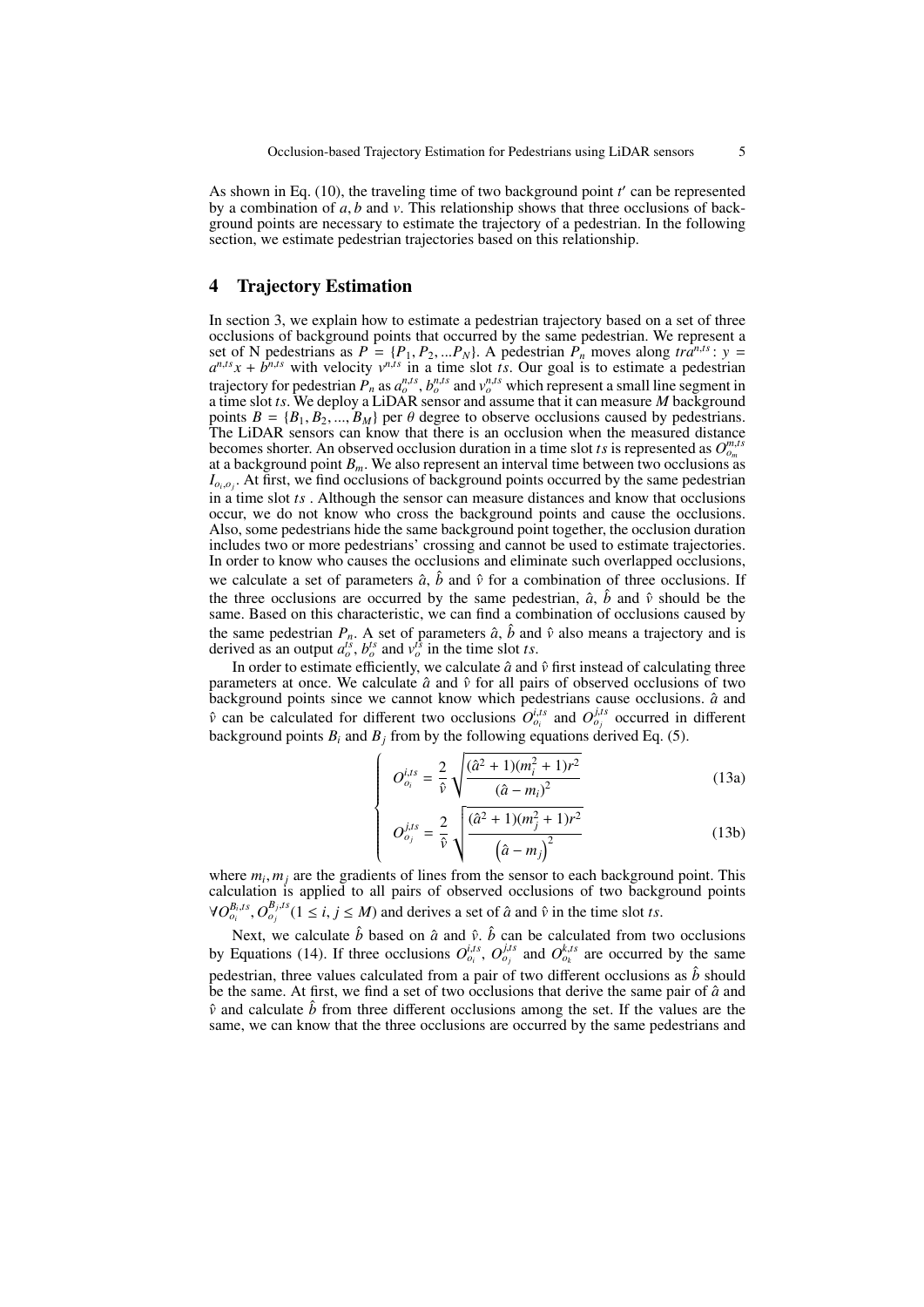

*dy* =

Fig. 3: Percentage of Trajectories Fig. 4: Percentage of occlusions caused by one pedestrian

its trajectory  $a_o^{ts}$ ,  $b_o^{ts}$  and  $v_o^{ts}$  can be obtained as calculated  $\hat{a}$ ,  $\hat{b}$  and  $\hat{v}$ .

$$
I_{o_i,o_j} = \frac{\sqrt{dx^2 + dy^2}}{\hat{v}}
$$
 (14)

$$
dx = \frac{\hat{b} + r\sqrt{1 + m_j^2}}{m_j - \hat{a}} - \frac{\hat{b} - r\sqrt{1 + m_i^2}}{m_i - \hat{a}} \tag{15}
$$

$$
dy = \frac{m_j \hat{b} + \hat{a}r \sqrt{1 + m_j^2}}{m_j - \hat{a}} - \frac{m_i \hat{b} - \hat{a}r \sqrt{1 + m_i^2}}{m_i - \hat{a}}
$$
(16)

where  $m_i$ ,  $m_j$  are the gradients of lines from the sensor to each background point.

## 5 Experiments

We conducted several experiments to evaluate our proposed method through simulations. We deploy one LiDAR sensor that can measure 720 distances equally in 180 degrees on the sensing area in the simulations. The sensor can measure distances up to 30 meters. We also assume that half of the pedestrians move left to right and the other half of the pedestrians move right to left with average velocity 1 m/s in the front of the sensor. Our method can estimate a trajectory only for a pedestrian who causes three more occlusions within a time slot ( 5 seconds in the experiments ). On the other hand, we modeled that an existing method constructs a point cloud and derives a position for each pedestrian. Since the method requires several foreground points to detect features of human bodies, we assume that the existing method can derive a trajectory for a pedestrian if the number of observed foreground points is more than a threshold for 1 second in a time slot. We compare the proposed method with the existing method with a different number of pedestrians.

Fig.3 shows the average percentages of estimated trajectories in 10 time slots. The number of pedestrians is varied from 20 to 200. Red bars show the percentages of our proposed method and blue bars show the percentage of the existing method with different thresholds. For example, "existing  $\ddot{4}$ " means that the existing method requires 4 foreground points to detect a pedestrian. As shown in Fig.3, the existing method with 4 points achieved the highest performance in all cases. However, it might contain the wrong detection because the threshold is small for a human body. Our method can derive more trajectories than the existing method with 5 points and 6 points when the number of pedestrians is fewer than 60. The results of our method and the existing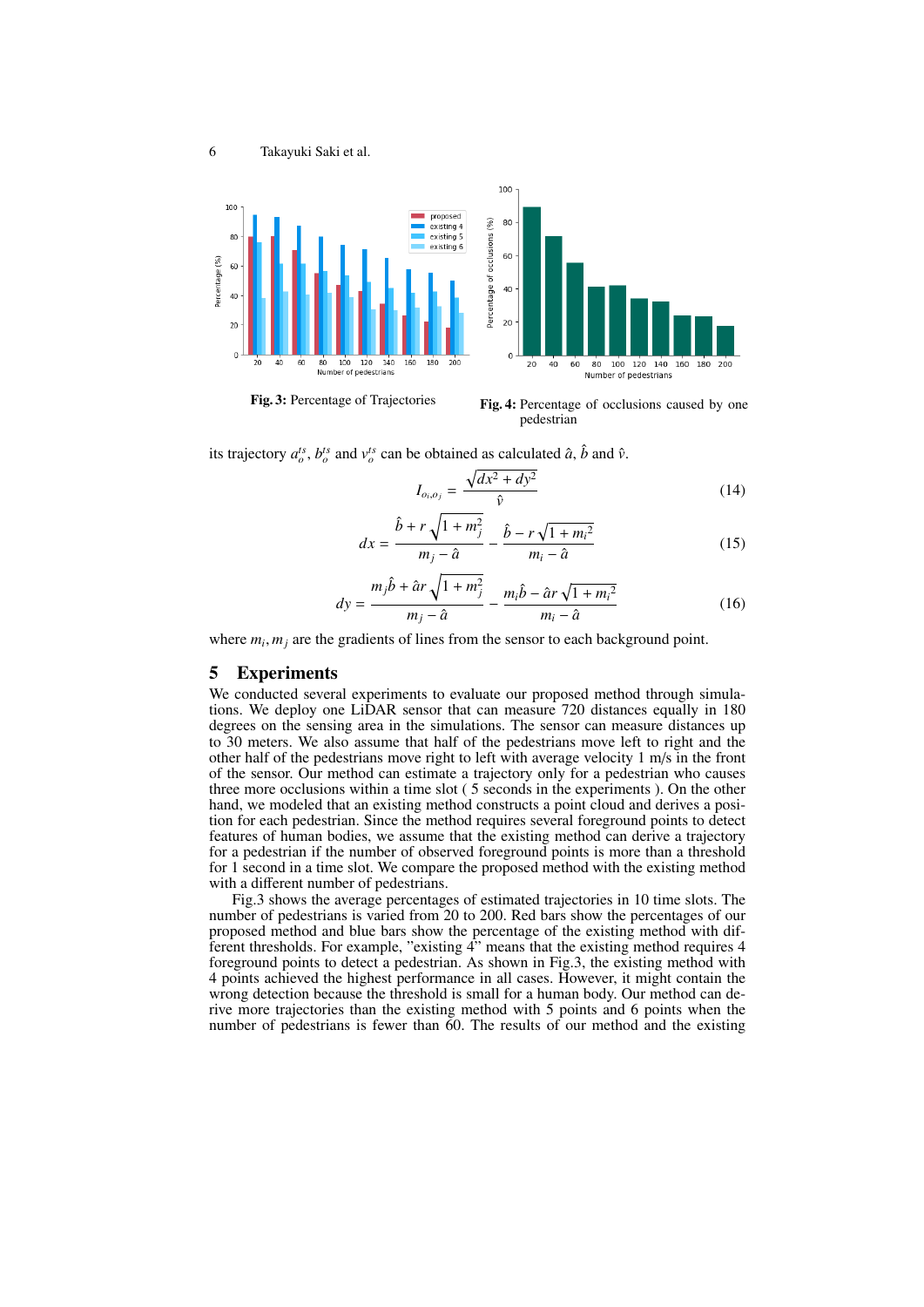

Fig. 7: Percentage of occlusions caused by one Fig. 8: Average number of occlusions caused pedestrian by one pedestrian per pedestrian

method with 5 points are almost the same when the number of pedestrians is 80. When the number of pedestrians is more than 160, the results of our method become lower than that of 6 points. We can see that our method is more robust than the existing methods when the density is moderately high. However, both of the methods cannot derive pedestrians in crowded situations because point could not be constructed for almost people for existing methods and occlusions caused by one pedestrian cannot be observed for the proposed method. To investigate this in detail, we also calculated the percentage of occlusions derived from one pedestrian to all occlusions (Fig.4). Fig.4 shows that the number of occlusions caused by one pedestrian becomes smaller when the number of pedestrians increases and the density of the pedestrians increases. Since the occlusions derived from one pedestrian are only 20 percent of all occlusions in the case of 200 pedestrians, the theoretical best performance of the method is also expected to be about 20 percent since the performances of our method follow this trend. Therefore, the performance of the proposed method is reasonable even though the performances of the method are lower than that of the existing methods. It also means that we have to utilized occlusions overlapped by two and more pedestrians to increase estimation accuracy in the proposed scheme.

Also, we investigated the positions of estimated pedestrians. Figures 5 show the positions of estimated pedestrians when the number of pedestrians is 120 in the sensing area as heat maps. The sensor is located at  $(0, 0)$ . We can see that the existing method based on point clouds can detect only the position of pedestrians within about 20m radius from the sensor. On the other hand, our proposed could detect pedestrians at a distance of more than 24m from the sensor.